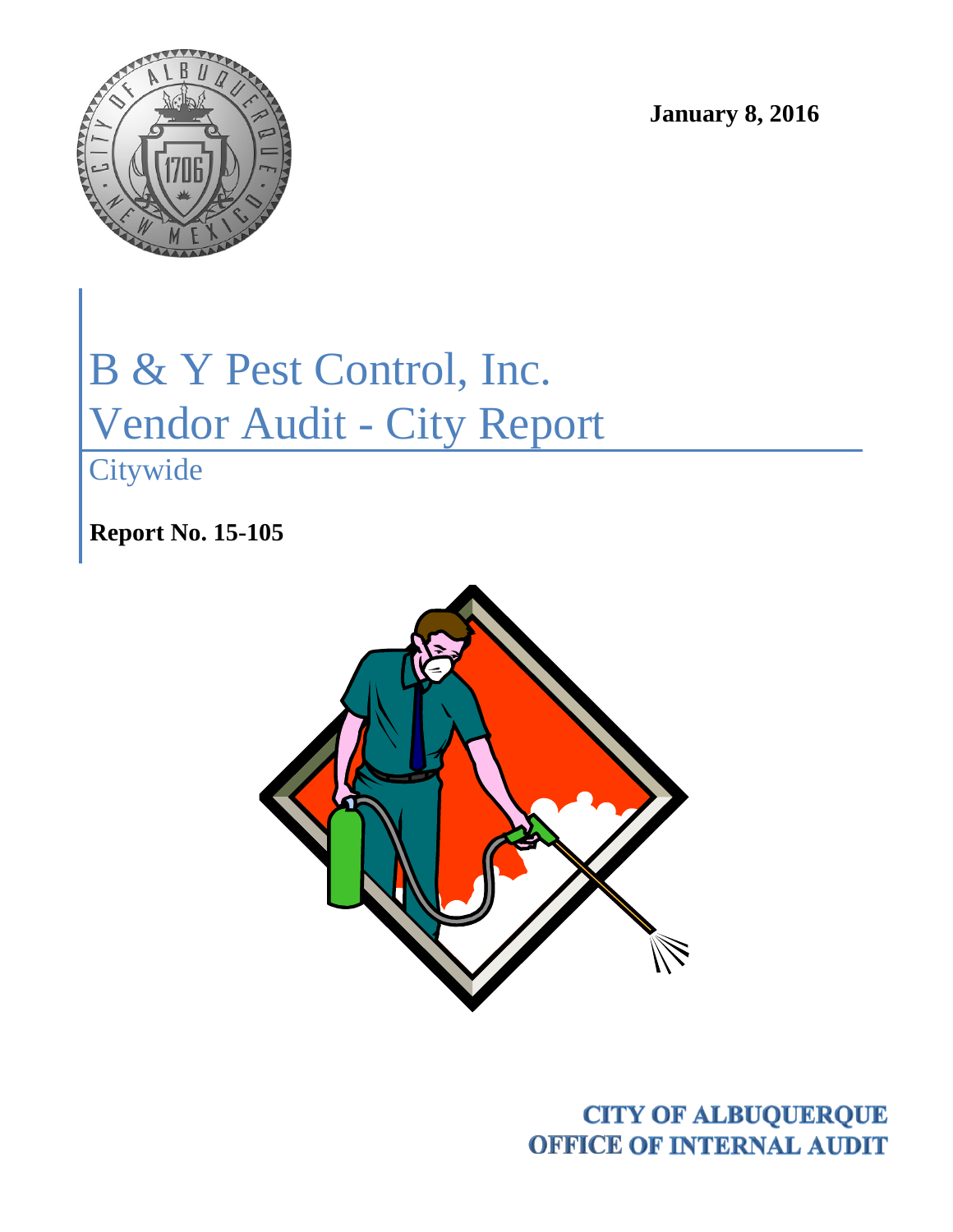#### AUDIT REPORT B&Y PEST CONTROL CITYWIDE REPORT NO. 15-105

#### TABLE OF CONTENTS

|                                                    | TUDEL OF COMPLEMENT                                                                                                                       |                |  |
|----------------------------------------------------|-------------------------------------------------------------------------------------------------------------------------------------------|----------------|--|
| <b>Executive Summary</b>                           | PAGE NO.<br>1                                                                                                                             |                |  |
| Introduction                                       | 1                                                                                                                                         |                |  |
| Findings:                                          |                                                                                                                                           |                |  |
| 1.                                                 | The CAO Should Remind User Departments to Verify and<br>Ensure the Accuracy of Vendor Invoices Prior to Authorizing<br>Payment.           | $\overline{2}$ |  |
| 2.                                                 | DFAS Should Investigate Departments' Vendor Complaints<br>Timely and Notify the Office of Inspector General of Potential<br>Vendor Fraud. | 5              |  |
| 3.                                                 | The CAO Should Remind City User Departments to Verify the<br>Existence of a Contract Prior to Accepting Services.                         | 6              |  |
| 4.                                                 | DFAS Should Clarify and Communicate to the User Departments<br>when a Purchase Order Adjustment is Required.                              | 7              |  |
| Conclusion                                         | 9                                                                                                                                         |                |  |
| Appendix $A - Objectives$ , Scope, and Methodology |                                                                                                                                           |                |  |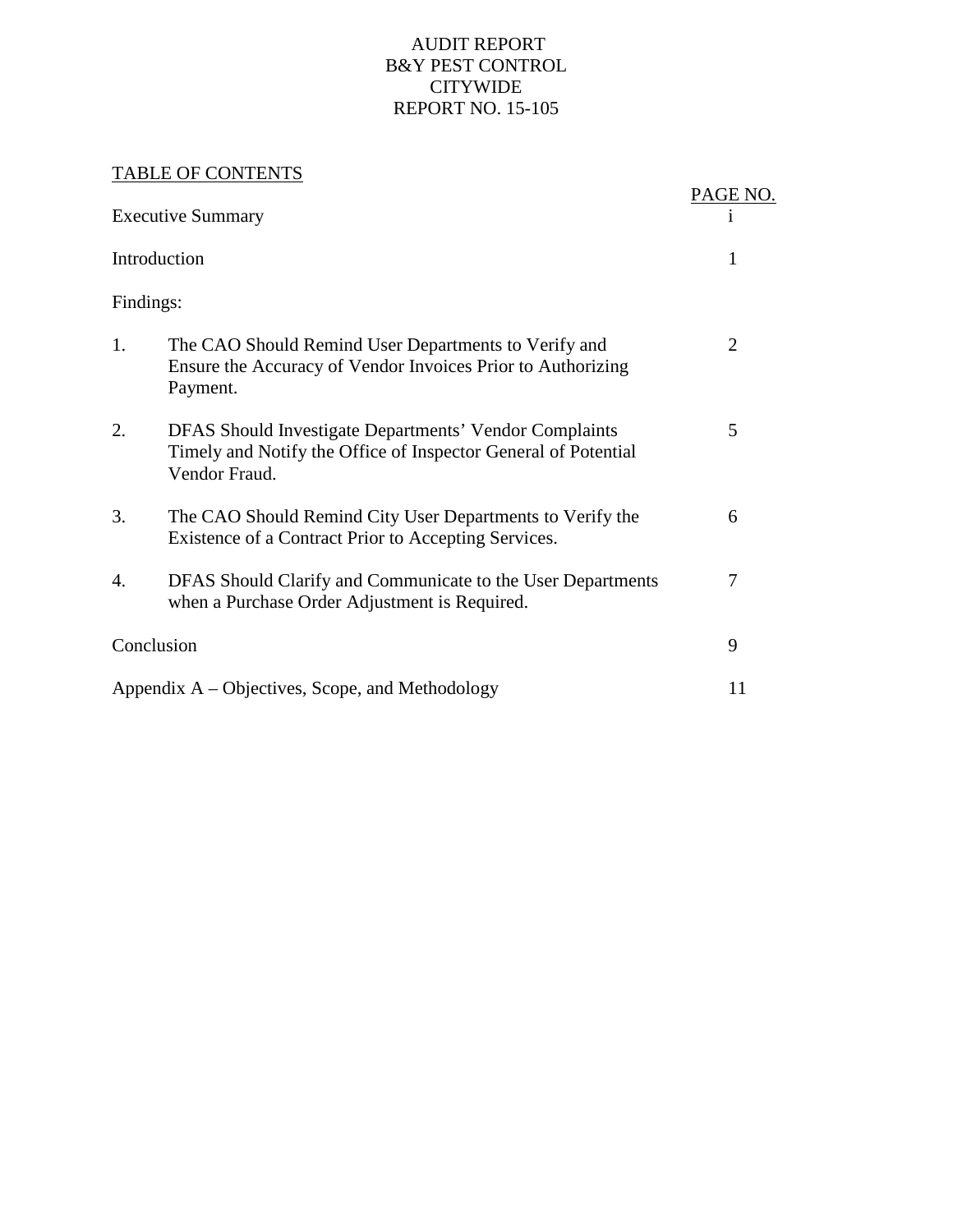# *City of Albuquerque - Office of Internal Audit*  B & Y Pest Control, Inc.

Citywide Vendor Audit **1/8/2016** Audit #15-105

The purpose of this audit was to review and report on B&Y Pest Control, Inc. contract compliance for the 18 month period July 1, 2013 through December 31, 2014.

# *Executive Summary*

The Office of Internal Audit (OIA) conducted a citywide vendor audit of B&Y Pest Control, Inc. (B&Y). Vendor audits are included in OIA's fiscal year (FY) 2015 audit plan and the City's Department of Finance & Administrative Services (DFAS) requested that B&Y be considered for an audit. In the midst of the audit, B&Y's contract with the City of Albuquerque (City) expired and DFAS did not renew the contract. As the audit was already underway and the City had received multiple complaints from various City departments pertaining to B&Y's services and billings, OIA continued and completed the audit. Some of the departments' complaints against B&Y involved inaccurate billings, unperformed services, and falsified records. The City paid B&Y more than \$105,000 for pest control services during the 18-month audit period. B&Y overbilled the City \$13,692 during that period.

*The CAO and DFAS agree with the findings and acknowledge the importance of reviewing invoices for accuracy and ensuring proof of service exists prior to authorizing payments.*

*Findings* • • •

The audit found that:

- B&Y Pest Control billed the City inaccurately on multiple instances;
- City departments had not verified the accuracy of invoices or required proof of service prior to approving invoices for payment; and
- DFAS Purchasing had not investigated departments' complaints regarding B&Y Pest Control timely.

#### *Recommendations*

• • •

#### The CAO should:

- Instruct DFAS to issue an invoice to B&Y for the \$13,692 overpayment; and
- **Emphasize to City** departments the importance of reviewing invoices for accuracy and obtaining proof of service prior to approving payment.

#### DFAS-Purchasing should:

• Investigate departments' complaints timely and refer allegations of vendor fraud to the Office of Inspector General.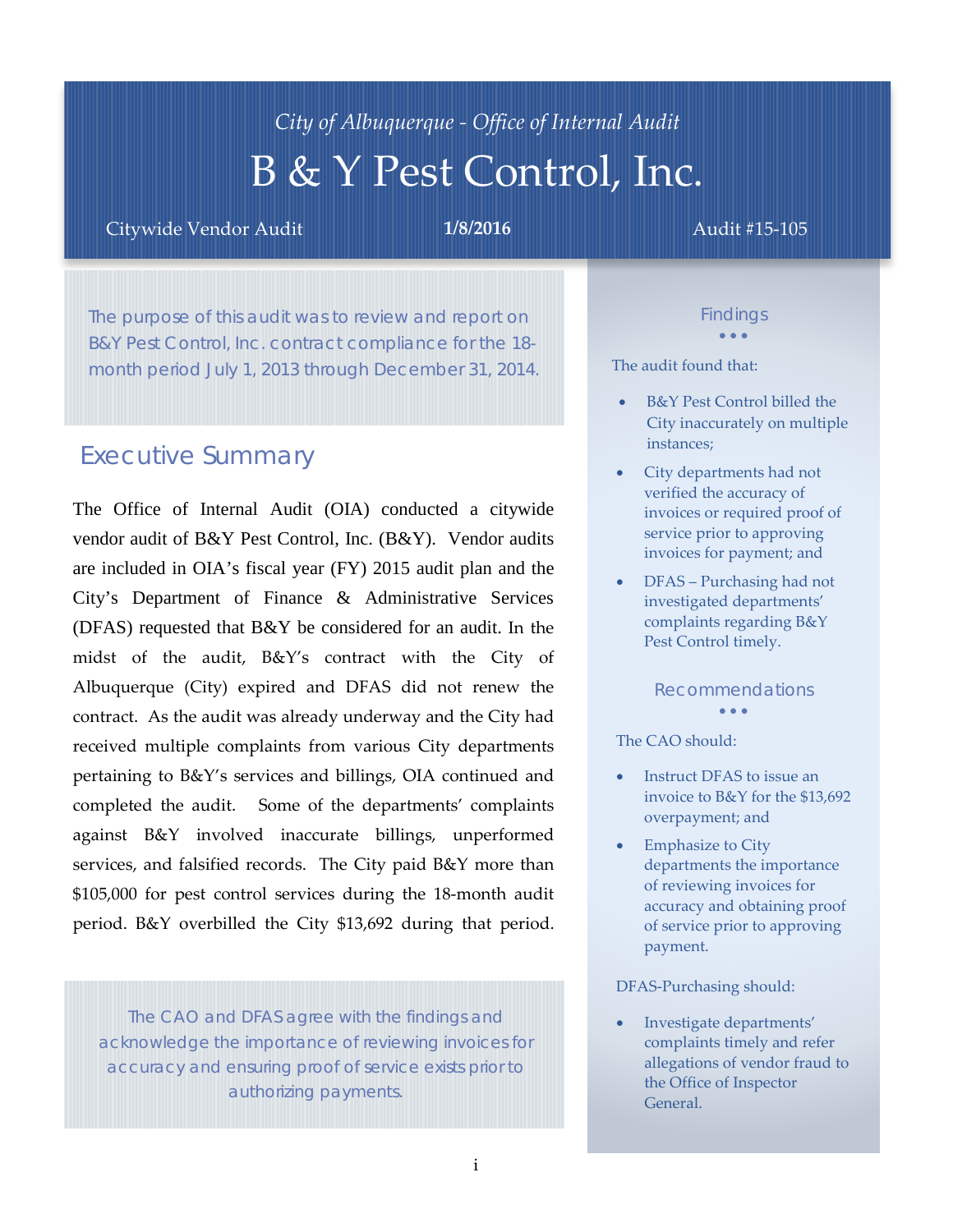

# City of Albuquerque

*Office of Internal Audit*

January 8, 2016

Accountability in Government Oversight Committee P.O. Box 1293 Albuquerque, New Mexico 87103

Audit: Vendor Audit - Citywide B & Y Pest Control, Inc. Audit No. 15-105

#### **FINAL**

### INTRODUCTION

The Office of Internal Audit (OIA) conducted a citywide vendor audit of B&Y Pest Control, Inc. (B&Y). Vendor audits are included in OIA's fiscal year (FY) 2015 audit plan and the City's Department of Finance & Administrative Services (DFAS) requested that B&Y be considered for audit. Information pertaining to the audit objectives, scope and methodology can be found in **Appendix A**. The audit period addressed the 18-month period July 1, 2013 through December 31, 2014. A report on B&Y compliance with its contract has been issued separately.

B&Y is a family-owned, locally operated company in Albuquerque. Reportedly, the company has been serving the City of Albuquerque (City) for more than 20 years. The three-year contract in place between B&Y and the City at the time of the audit included pest control services for nine City departments and was effective October 18, 2011 through October 17, 2014 with an option to extend for two additional 12-month periods, or any part of a month by mutual agreement.

In the midst of the audit, B&Y's contract with the City expired and DFAS did not renew the contract. As the audit was already underway and the City had received multiple complaints from various City departments pertaining to B&Y's services and billings, OIA continued and completed the audit. The City paid B&Y over \$105,000 for pest control services during the 18 month audit period.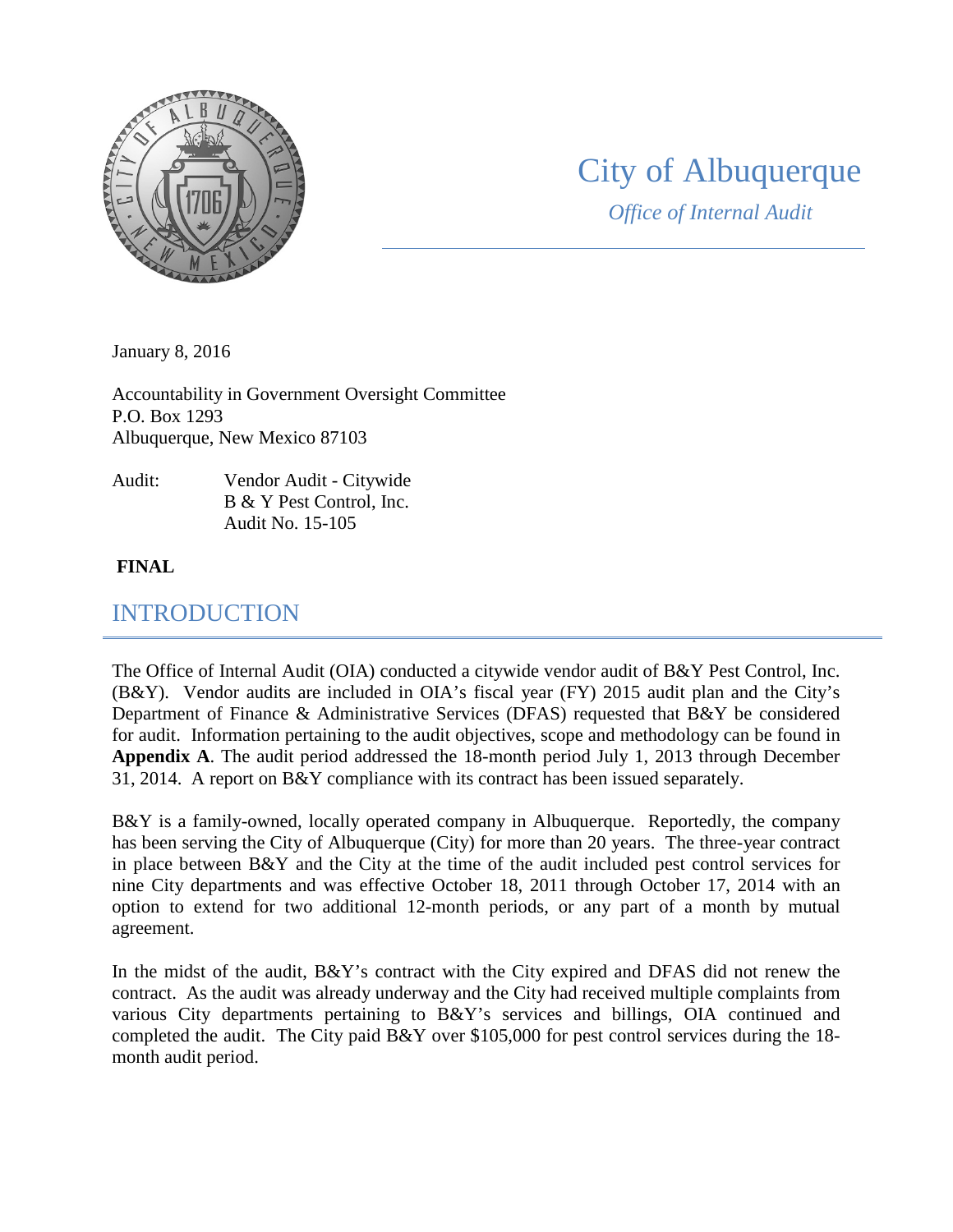# FINDINGS

#### *The following findings concern areas that OIA believes could be improved by the implementation of the related recommendations.*

#### 1. THE CAO SHOULD REMIND USER DEPARTMENTS TO VERIFY AND ENSURE THE ACCURACY OF VENDOR INVOICES PRIOR TO AUTHORIZING PAYMENT.

Inaccurate billings were identified. Two samples of invoices were selected for testing  $- a$ statistical random sample of 23 invoices and a judgmental sample of 12 invoices. From the 35 invoices selected, eight invoices (four from each sample) contained inaccurate billings. Seven of the eight inaccuracies identified were overcharges to the City and totaled \$646.41.

To accurately extrapolate to the entire population, only the information from the random sample was used. Of the 23 randomly sampled invoices, four contained overcharges to the City and totaled \$359.71 as calculated below.

| <b>Invoice</b><br># | <b>Date</b> | <b>Amount</b><br><b>Billed</b> | <b>Correct</b><br><b>Amount</b> | Overcharge | <b>Reason for Overcharge</b>                                                                |
|---------------------|-------------|--------------------------------|---------------------------------|------------|---------------------------------------------------------------------------------------------|
| 52964               | 7/29/14     | \$85.59                        | \$64.20                         | \$21.39    | B&Y billed the City a<br>higher rate                                                        |
| 50635               | 10/29/13    | \$329.50                       | \$69.55                         | $$190.40*$ | <b>B&amp;Y</b> billed the City<br>\$65.90/visit (5 visits)<br>rather than<br>\$69.55/month* |
| 52027               | 4/29/14     | \$195                          | \$57.78                         | \$137.22   | B&Y billed the City<br>\$65/location (3 locations)<br>rather than \$19.26<br>each/quarter   |
| 52284               | 5/29/14     | \$69.55                        | \$58.85                         | \$10.70    | B&Y billed the City a<br>higher rate                                                        |
|                     |             | <b>Total Overcharge</b>        | \$359.71                        |            |                                                                                             |

**Invoice Overcharges**

According to B&Y and the Parks & Recreation Department, weekly services were requested in preparation for Balloon Fiesta. Three of service dates invoiced were after balloon fiesta. No documentation was available for either the request or approval of the weekly services. Therefore, the three dates serviced after balloon fiesta are disallowed and considered overcharges.

The calculated sample error rate is 13 percent (Total error \$359.71/\$2,758.56 total value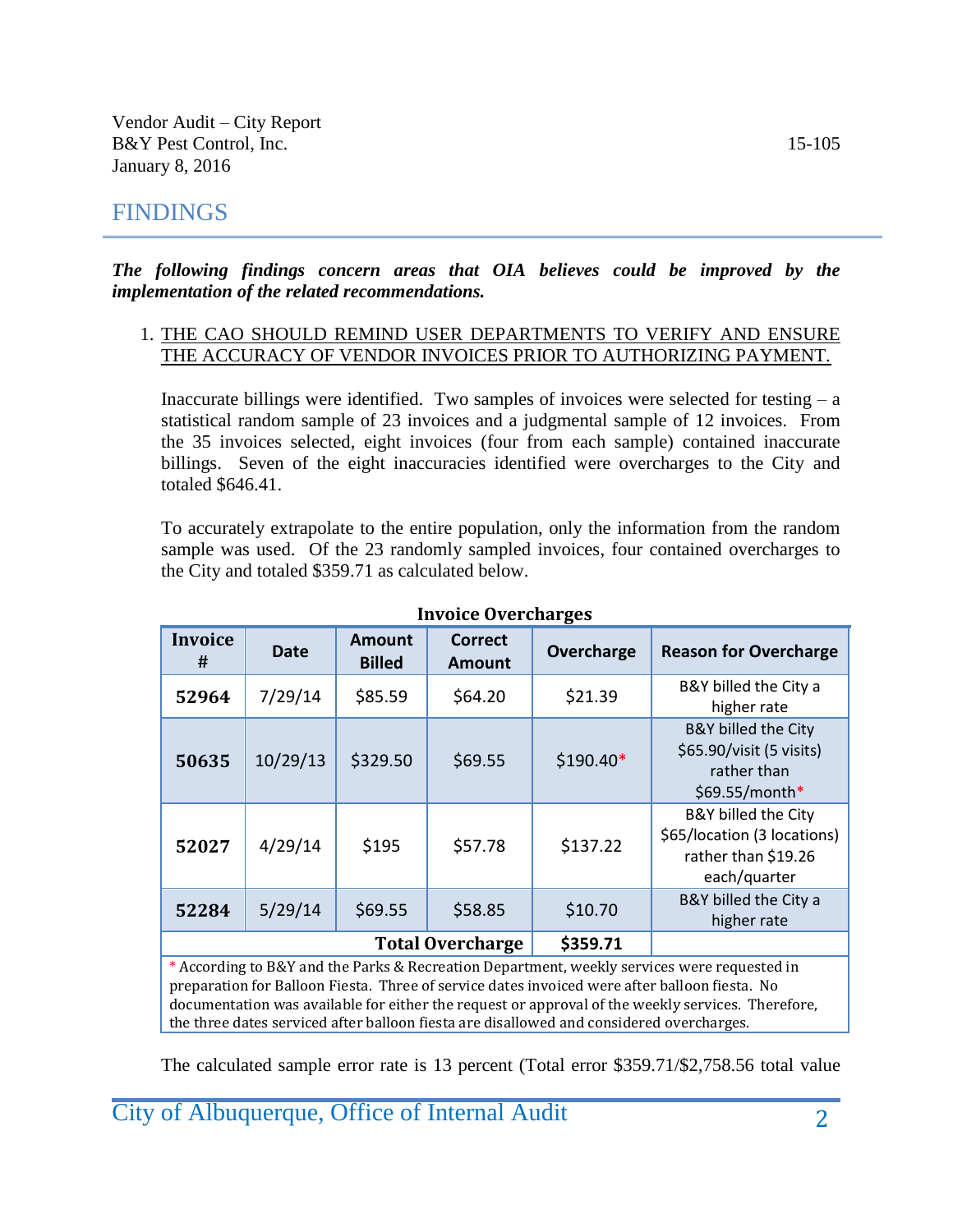of randomly sampled invoices). By applying the 13 percent error rate to the entire \$105,000 paid to B&Y over the 18-month audit period, it can be reasonably estimated that the City overpaid B&Y \$13,692.

Of the 35 invoices sampled, service records were attached to only four invoices. The vendor was contacted and was able to provide service records for 28 of the remaining 31 invoices. Timesheet records were accepted as proof of service for the other 3 invoices. The services listed differed from the services billed in two instances. Additionally, one service record was used as support for multiple services to the West Mesa Aquatic Center.

Overbillings occurred because the vendor billed the City incorrectly and the City departments submitted payment without requiring sufficient proof of service that could have successfully identified and prevented the errors. Additionally, department payment authorization had not been documented on 19 out of 23 invoices randomly sampled.

As stated in the general specifications for Pest Control, Section 10, Billing:

- Each location is to be billed separately, unless otherwise specified by department and/or facility,
- Each bill will be accompanied by a pest control service report,
- There must be proof of service for payments to be made, and
- The appropriate charge at each location is to include all services required and any return call as required.

According to Administrative Instruction 3-4: Vendor Performance Evaluation, "It is the responsibility of the receiving department to inspect work being performed on behalf of the City of Albuquerque to ensure that it is being completed in accordance with contractual commitments." Additionally, as stated in Administrative Instruction 3-7: Payments to Vendors Doing Business Within the City, "…emphasis should be on the proper approval of the purchase prior to receipt of goods or services and evidence of receipt of the goods or services."

The failure by the user departments to require sufficient proof of service and verify billing accuracy has resulted in overpayments to B&Y.

#### RECOMMENDATIONS:

The CAO should:

- Instruct DFAS to issue an invoice to B&Y for the \$13,692 overpayment on invoices during the audit period.
- Emphasize to all user departments during the Purchasing Liaison User Group meetings the importance of verifying the accuracy of vendor

City of Albuquerque, Office of Internal Audit 3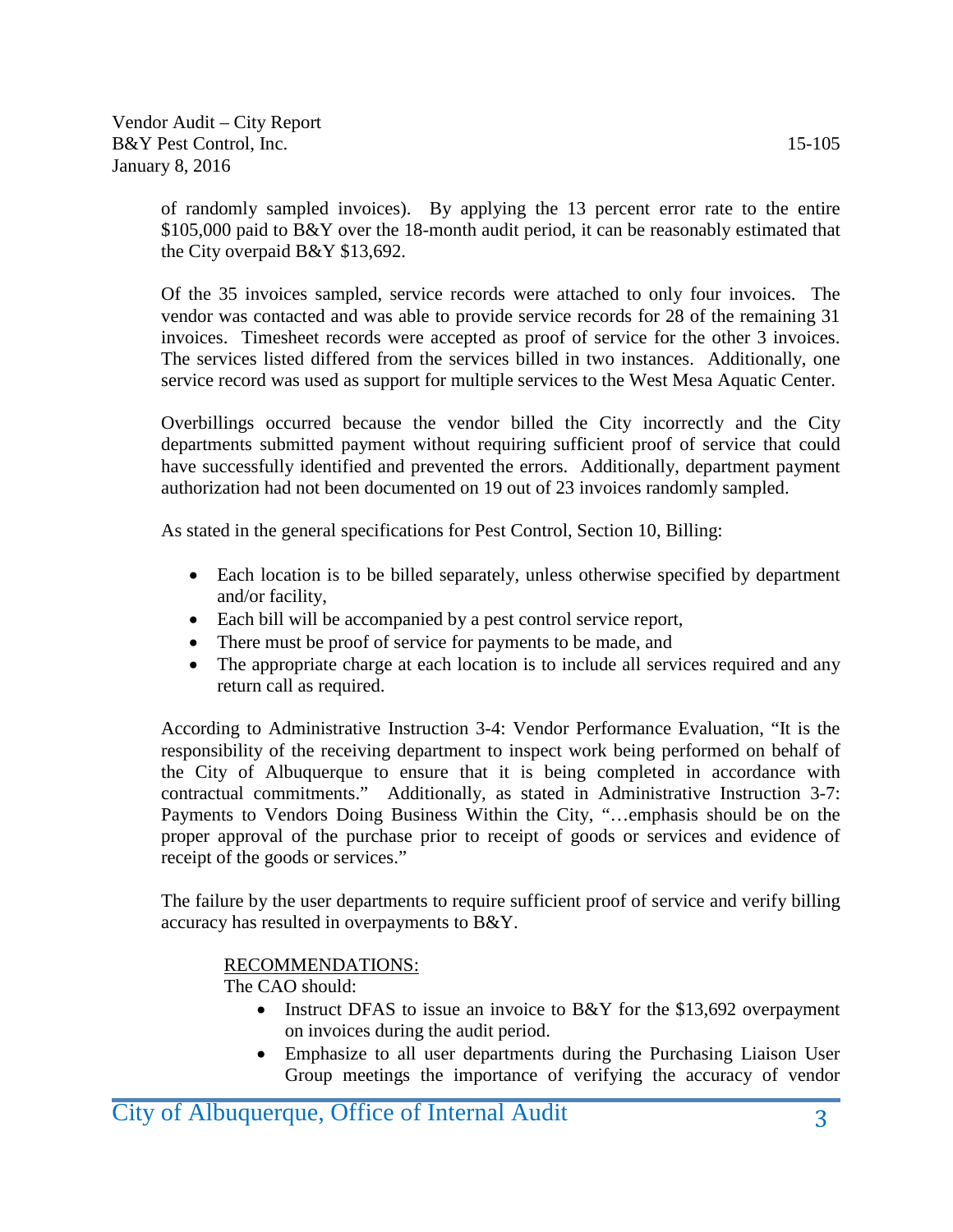> invoices and not submitting payment until sufficient proof of service is received and department payment authorization is documented. Proof of service should include at minimum:

- o Date of service,
- o Printed name and signature of employee accepting the service, and
- o Printed name and signature of vendor representative performing the service.

#### RESPONSE FROM CAO:

*"CAO will issue a memo to all Departments emphasizing the importance of reviewing invoices for accuracy and obtaining proof of service prior to approving payment. Additionally, departments will be instructed on the importance of attendance at the DFAS Purchasing Liaison User Group (PLUG) meetings and the need to properly receipt services and merchandise in the system in order to accurately verify and pay vendor invoices. Lastly, the DFAS Purchasing and Accounting Divisions will provide training to its Fiscal Officers and Fiscal Managers on the importance of general accounting principles related to the proper receiving procedures of goods and services so that invoices can be properly paid.*

*"The ERP Purchasing remediation will address the manner in which invoices will be paid by the City by requiring an electronic three-way match. The three-way match refers to the three documents in the purchasing process which include the purchase order, the receipt of goods and the invoice If a three way match does not occur, exceptions will be researched. This will reduce the possibility of approving and paying incorrect or fraudulent invoices. DFAS Accounting will request credits to be issued for the overpayments in the amount of \$13,692, the overage identified in this report."*

ESTIMATED COMPLETION DATE:

*"February 29, 2016."*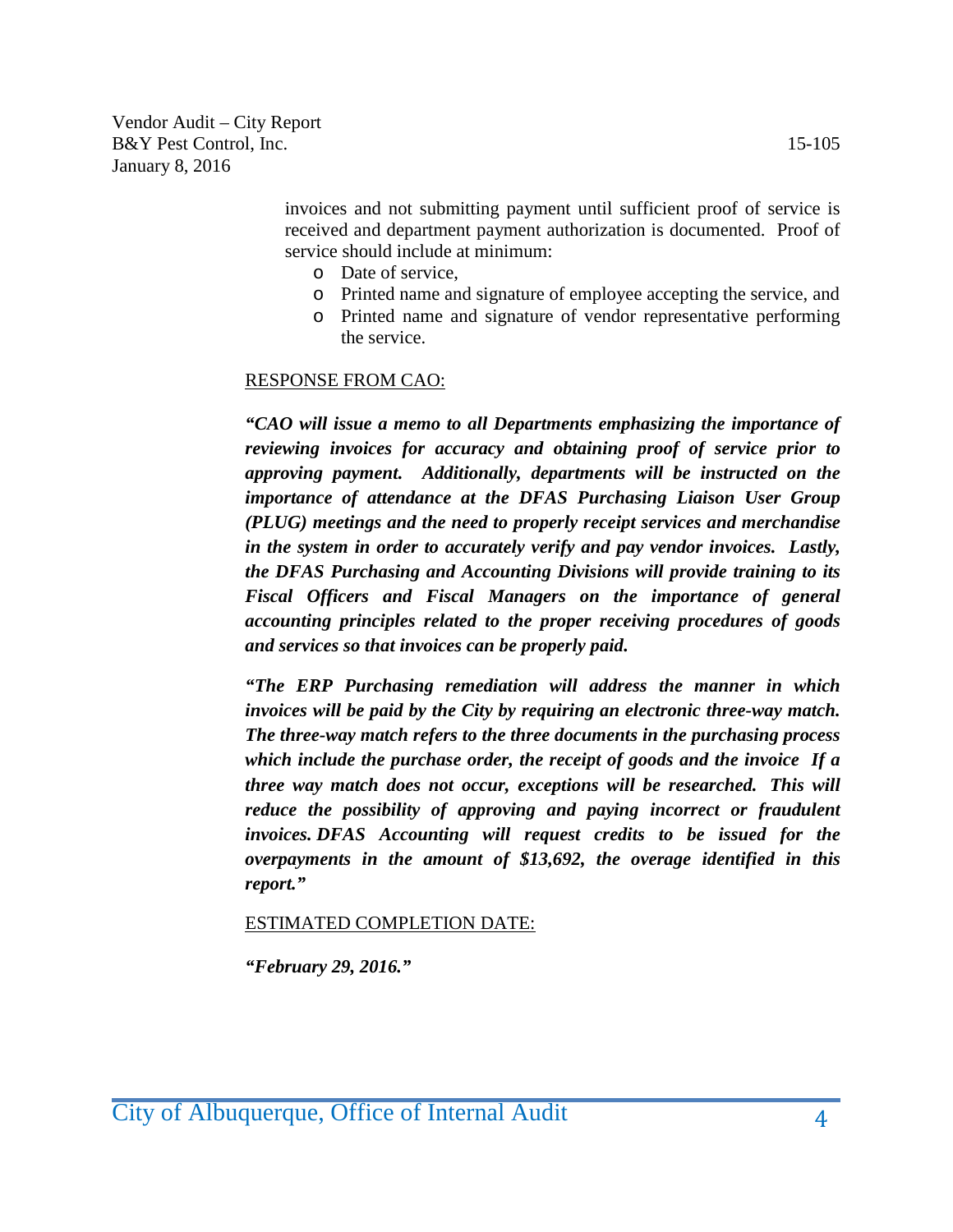#### 2. DFAS SHOULD INVESTIGATE DEPARTMENTS' VENDOR COMPLAINTS TIMELY AND NOTIFY THE OFFICE OF INSPECTOR GENERAL OF POTENTIAL VENDOR FRAUD.

DFAS-Purchasing does not investigate departments' vendor complaints timely or notify the Office of Inspector General of potential vendor fraud. Department complaints about B&Y, which were referred to DFAS include the following:

- Ineffective services;
- Inaccurate billings;
	- o Overcharges,
	- o Charges for services to a non-City facility,
	- o Charges for unperformed services, and
	- o No proof of service.
- Fraudulent documents; and
- Improper/illegible/possibly forged signatures.

One department complaint involved a signature sheet, submitted by B&Y as proof of service that included the signature of a City employee who had terminated employment months prior. According to the Chief Procurement Officer, DFAS-Purchasing's staffing resources often limit the division's ability to investigate every complaint. Between October 2012 and September 2014, DFAS held three meetings regarding non-compliance with B&Y. In each meeting, B&Y agreed to address and correct the reported noncompliance; however, as documented by subsequent department complaints, the noncompliance continued. Following the complaint involving the terminated employee, DFAS notified the Office of Internal Audit and requested an audit.

Administrative Instruction 3-2 states that the Purchasing Officer, upon notification of a discrepancy or problem with a vendor, will immediately initiate an investigation and, within five working days, will issue a determination regarding what course of action will be taken. Additionally, as required by the Albuquerque Code of Ordinances, Chapter 2, Article 17, "All city officials, employees and contractors shall promptly notify the Inspector General of every instance of…non-compliance with federal and state law, city ordinances and city regulations of which they are aware."

By not investigating department complaints regarding vendors timely, the City may continue to conduct business with a vendor and the departments' complaints or concerns, including poor service, overbillings, erroneous charges, and falsified records would continue and remain unaddressed thereby compounding the problem.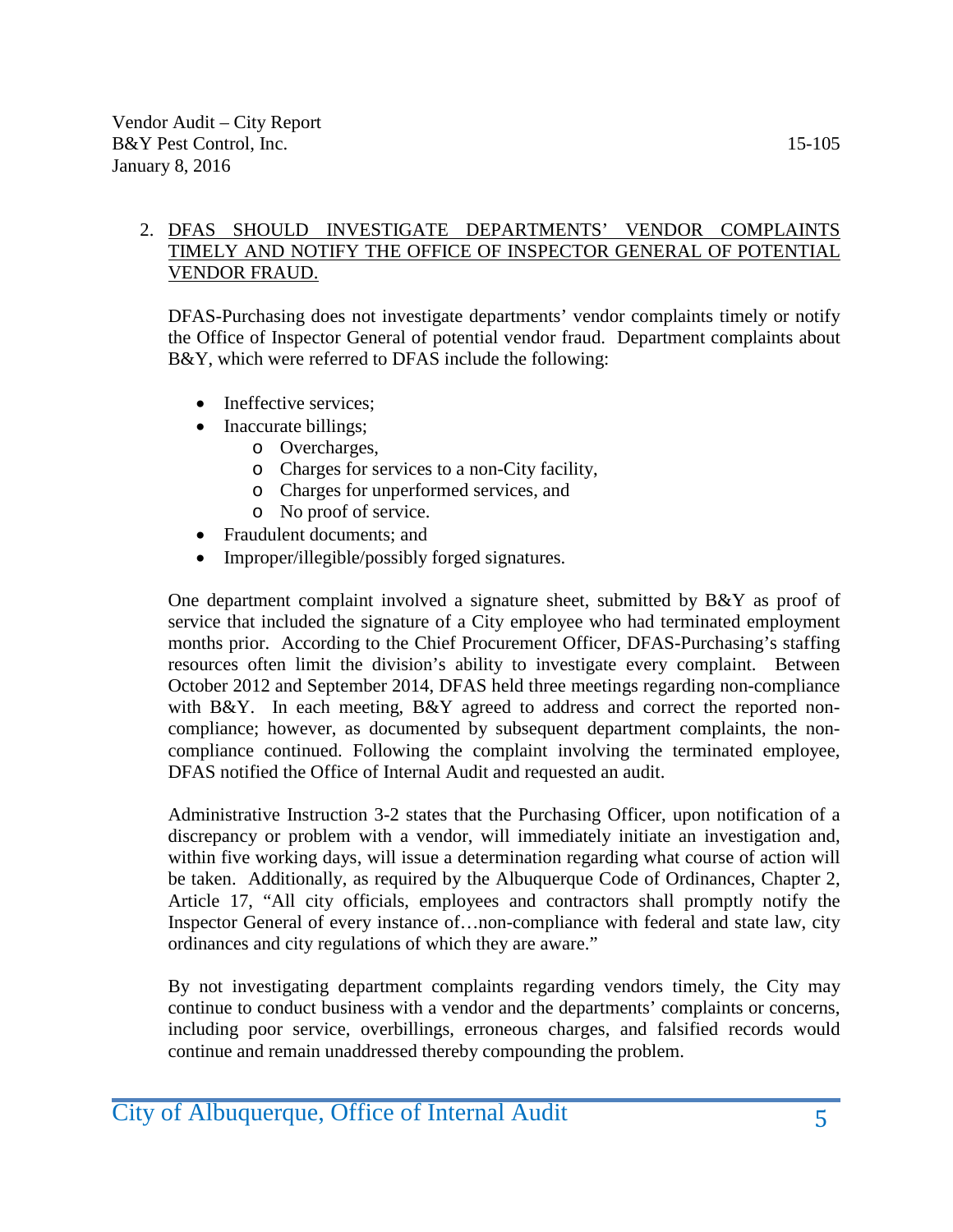#### RECOMMENDATIONS:

DFAS should:

- Investigate departments' complaints timely and issue a determination regarding complaints that involve allegations of fraud by a vendor (double billing, services billed but not performed, falsified records) as serious and investigate or follow-up in a timely manner.
- Refer any allegations of fraud, waste, or abuse to the Office of Inspector General, regardless of the staffing levels of DFAS.

#### RESPONSE FROM DFAS:

*"DFAS Purchasing conducted two vendor non-compliance meetings with B&Y Pest Control prior to 2015. Each of the meetings resulted in a resolution. In the summer of 2015, an end-user department again reported vendor non-compliance issues involving invoice discrepancies to the Purchasing Division. Because of the ongoing compliance issues with this vendor and because the Purchase Order Terms and Conditions require vendors to produce records at the request of the Office of Internal Audit, the Chief Procurement Officer requested the assistance of the Office of Internal Audit to assist in reviewing B & Y Pest Controls records. DFAS Purchasing will work to resolve vendor issues in the future on a timelier basis. At this time, we ask that the Office of Internal Audit submit its findings to the Office of the Inspector General."*

ESTIMATED COMPLETION DATE:

*"Ongoing."*

#### 3. THE CAO SHOULD REMIND CITY USER DEPARTMENTS TO VERIFY THE EXISTENCE OF A CONTRACT PRIOR TO ACCEPTING SERVICES.

Two months after the B&Y contract expired and was not renewed, a user department contacted the vendor and accepted services for pigeon control. The department did not follow the City's purchasing guidelines and requested services from B&Y. Without formal notification to departments that a vendor contract has been cancelled or not renewed, the user departments may continue to contact the vendor to schedule services and the vendor may continue to provide services.

Prior to accepting services from a vendor, departments are to create a Contract Release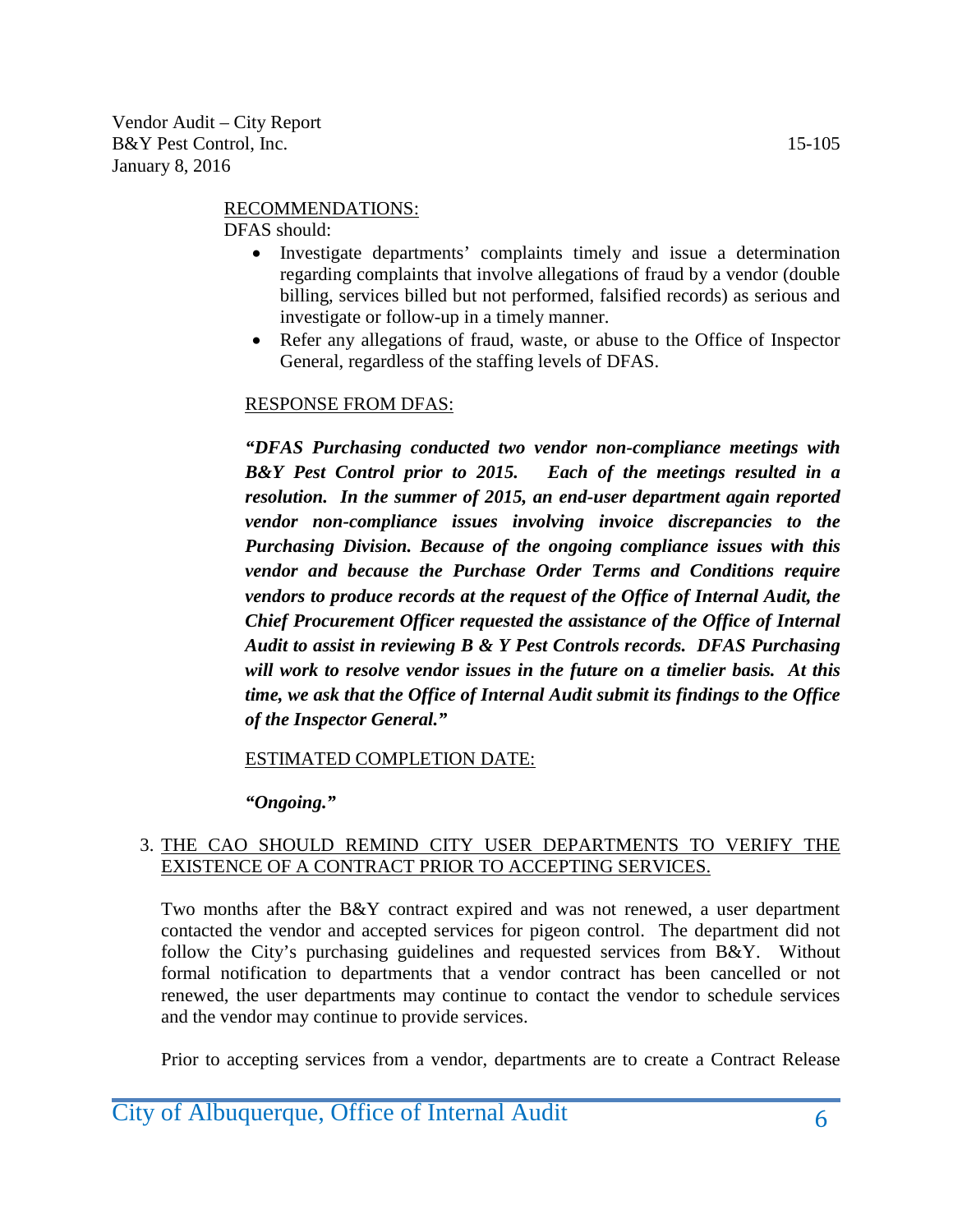Order (CRO). If a vendor contract has been cancelled or otherwise not renewed, the vendor would be inactive in the City's system and a CRO could not be created. The absence of the contract serves as notice of a terminated contract.

The Committee of Sponsoring Organizations of the Treadway Commission (COSO) (Components of Internal Control) Information and Communication: Principal 14 states that, in order for internal controls to function, an organization should communicate required information internally to all personnel.

#### RECOMMENDATION:

The CAO should emphasize to all user departments during the Purchasing Liaison User Group meetings the importance of generating a CRO and verifying the existence of a contract prior to accepting service from a vendor.

#### RESPONSE FROM CAO:

*"The CAO agrees. It is the responsibility of end-user departments to ensure that, prior to obtaining goods and services from a vendor, that a contract does in fact exist. See Administrative Instruction No. 3-7 Payments to Vendors Doing Business Within the City, Rev. February 17, 1995 (Department responsibility: 'Ensure that goods or services are not acquired before a purchase order or contract is finalized, or in exceptional cases appropriate procurement procedures are followed.'). To obtain goods or services without an existing contract is a violation of Purchasing Rules. See Administrative Instruction No. 3-10, Purchase Ratification, Rev. February 27, 1995 (Any purchase made that is not in accordance with Purchasing Division rules may result in the need for the issuance of a purchase ratification form.). CAO will issue a memo reminding Departments to verify the existence of a contract prior to accepting services."*

#### ESTIMATED COMPLETION DATE:

*"Ongoing. Memo to be issued by February 29, 2016."*

#### 4. DFAS SHOULD CLARIFY AND COMMUNICATE TO THE USER DEPARTMENTS WHEN A PURCHASE ORDER ADJUSTMENT IS REQUIRED.

Guidance from DFAS-Purchasing is unclear regarding when Purchase Order Adjustments are needed. Conflicting information from DFAS-Purchasing and user departments was received during the audit.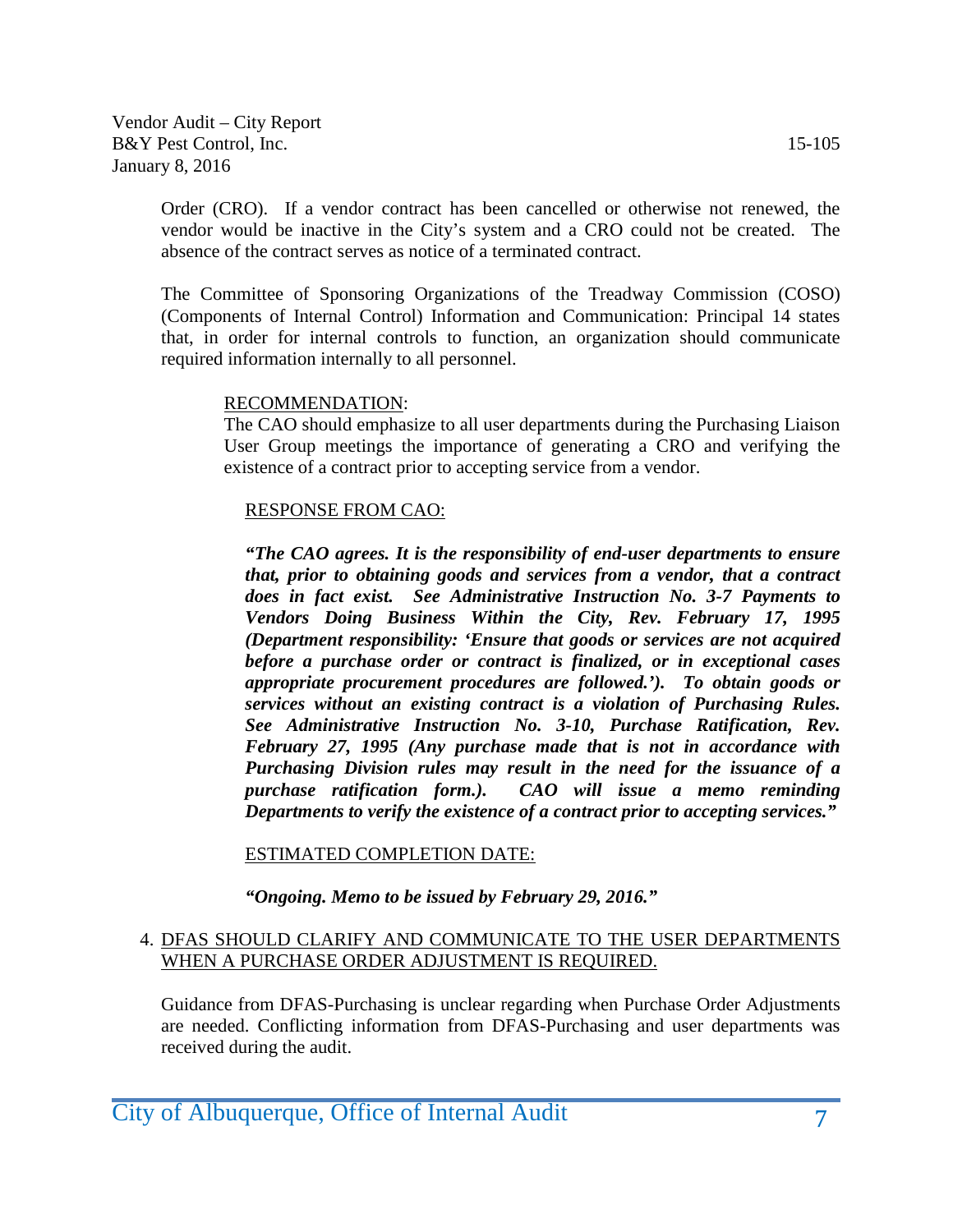Out of nine invoices requiring quotes, two departments were unable to provide quote information for four invoices containing charges for services that were not included in the contract. Purchase Order Adjustments could not be located for the additional services. According to DFAS-Purchasing, a Purchase Order Adjustment is necessary "when there is any type of change to the contract, including extension of time on the contract, changes in pricing, addition of a location, etc."

Without clear guidance, City departments have authorized vendor services without properly amending the contract with a Purchase Order Adjustment.

#### RECOMMENDATION:

DFAS-Purchasing should clarify and communicate to the City's user departments when a Purchase Order Adjustment is required to obtain services.

#### RESPONSE FROM DFAS:

*"DFAS Purchasing will present the Purchase Order Adjustment process once again to end user Departments at its PLUG meetings. A link to the DFAS Purchasing SharePoint site which contains a PowerPoint entitled, 'Purchase Order Adjustments' will be highlighted on the City of Albuquerque's Employee News site for all employees to view. A copy of the PowerPoint is attached."*

#### ESTIMATED COMPLETION DATE:

*"February 29, 2016."*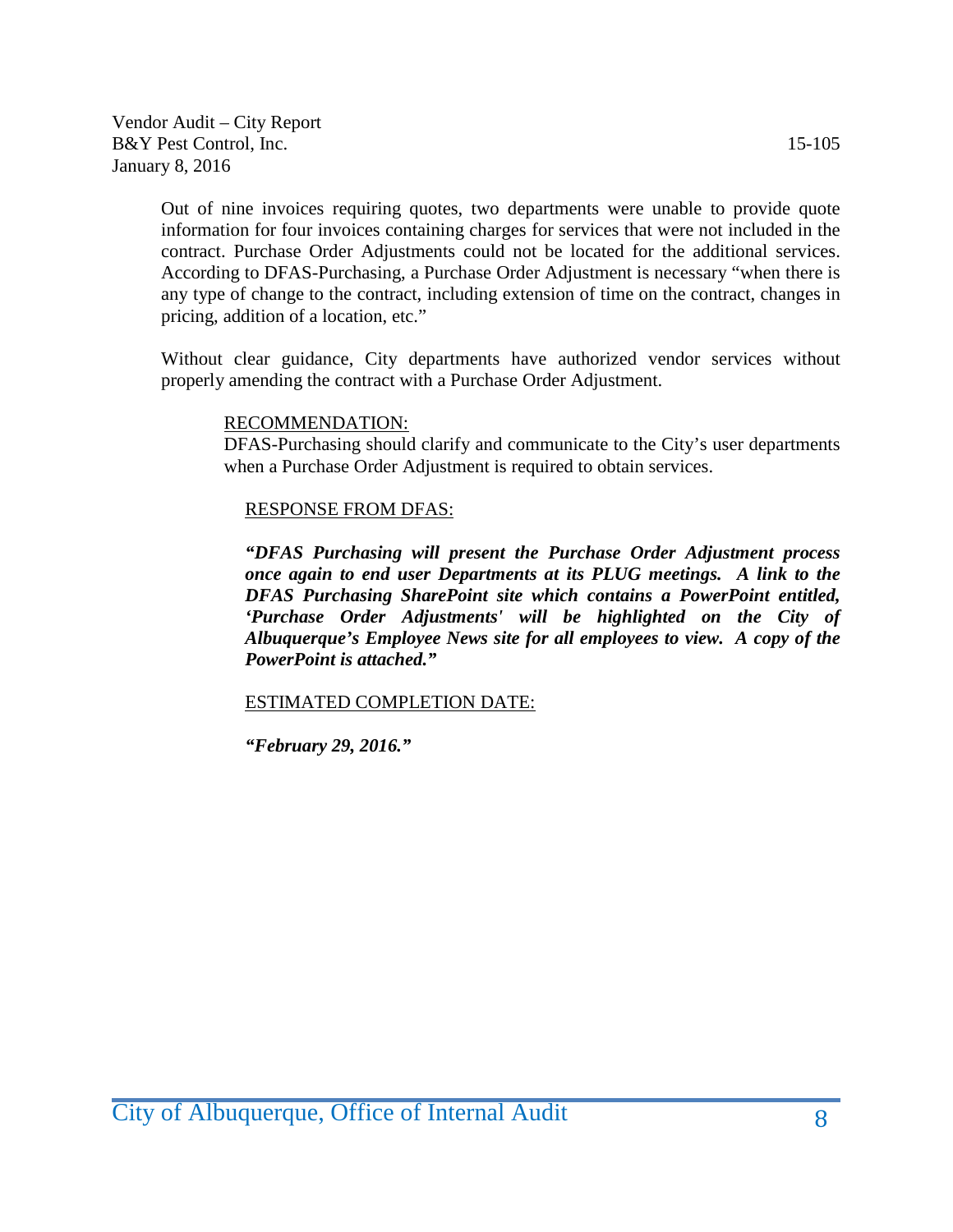# **CONCLUSION**

Although the City no longer has a contract with B&Y, the lessons learned will benefit the City with future contract compliance. City departments also need to be educated about contractual compliance by vendors and ensuring that only appropriate charges are authorized and paid by the City. In addition, allegations by user departments involving potential vendor fraud should be researched immediately, and referred to the City's Office of Inspector General.

We greatly appreciate the assistance of the Department of Finance and Administrative Services – Purchasing Division as well as the involvement and cooperation of B&Y Pest Control, Inc. during the audit.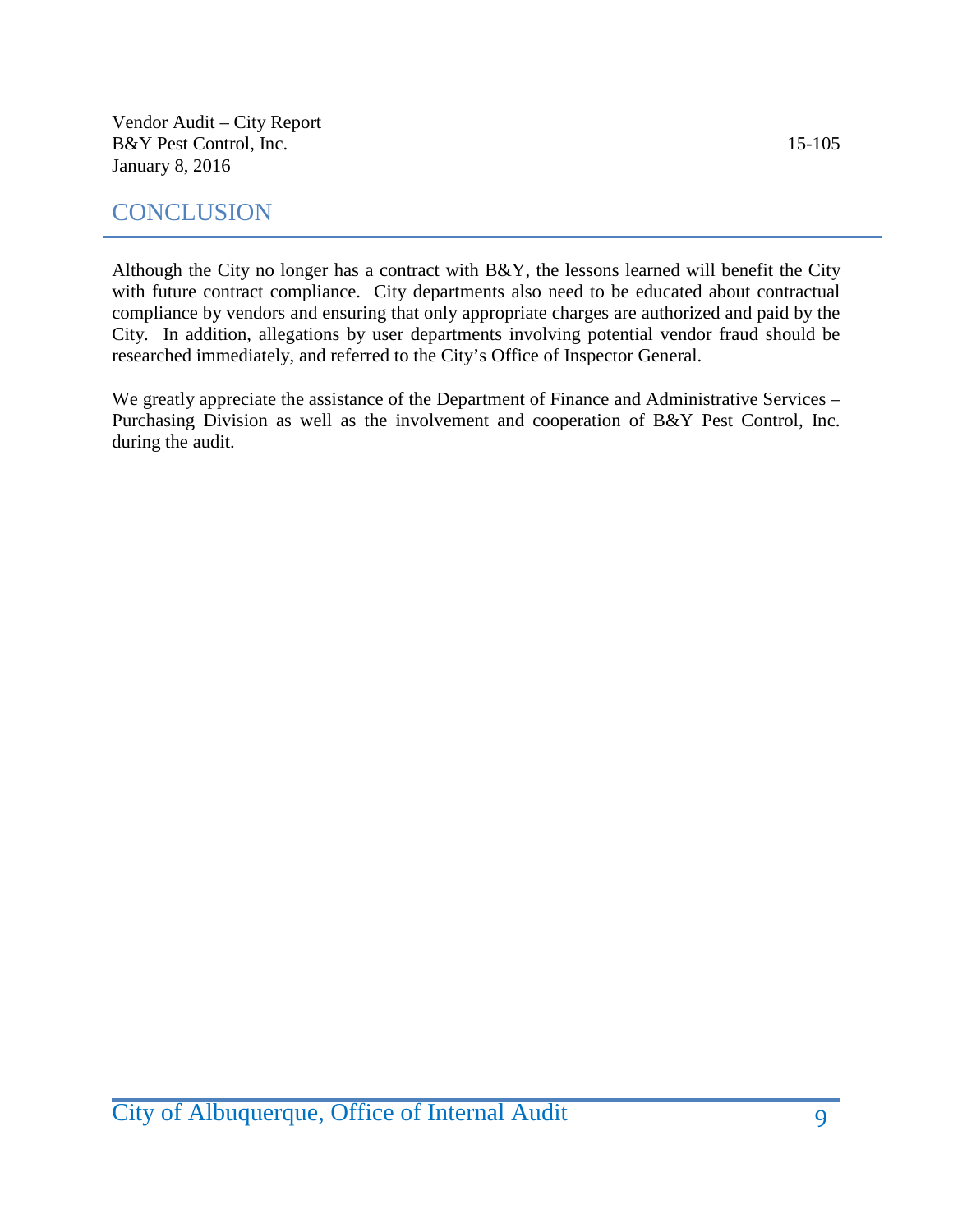\_\_\_\_\_\_\_\_\_\_\_\_\_\_\_\_\_\_\_\_\_\_\_\_\_\_\_\_\_\_ Contract Auditor

REVIEWED:

Internal Audit Manager

#### APPROVED: APPROVED FOR PUBLICATION**:**

Debra Yoshimura, CPA, CIA, CGAP Chairperson, Accountability in Director, Office of Internal Audit Government Oversight Committee

\_\_\_\_\_\_\_\_\_\_\_\_\_\_\_\_\_\_\_\_\_\_\_\_\_\_\_\_\_\_

\_\_\_\_\_\_\_\_\_\_\_\_\_\_\_\_\_\_\_\_\_\_\_\_\_\_\_\_\_\_\_\_\_\_\_\_ \_\_\_\_\_\_\_\_\_\_\_\_\_\_\_\_\_\_\_\_\_\_\_\_\_\_\_\_\_\_\_\_\_\_\_\_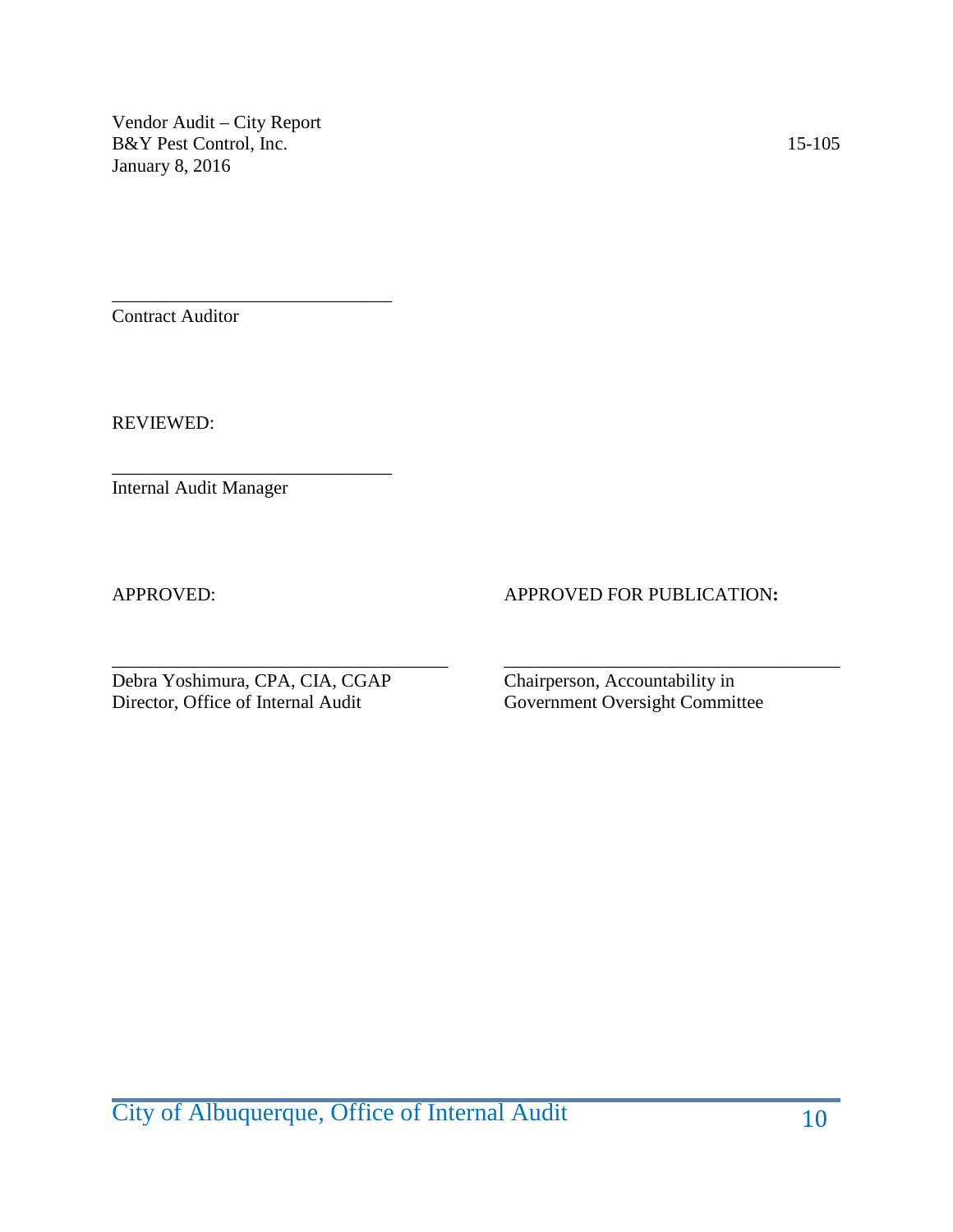**APPENDIX A**

# **OBJECTIVES**

The objectives of the audit were:

- To determine whether B&Y Pest Control, Inc. was in compliance with the contract.
- To determine whether B&Y Pest Control, Inc. was compliant with pest control regulations.

### **SCOPE**

Our audit did not include an examination of all functions and activities related to the B&Y Pest Control, Inc. contract. Our scope was limited to the objectives above.

This report and its conclusions are based on information taken from a sample of transactions and do not represent an examination of all related transactions and activities. The audit report is based on our examination of activities through the completion of fieldwork on April 3, 2015 and does not reflect events or accounting entries after that date.

We conducted this performance audit in accordance with generally accepted government auditing standards. Those standards require that we plan and perform the audit to obtain sufficient, appropriate evidence to provide a reasonable basis for our findings and conclusions based on our audit objectives. We believe that the evidence obtained provides a reasonable basis for our findings and conclusions based on our audit objectives.

# METHODOLOGY

Methodologies used to accomplish the audit objectives include but are not limited to the following.

- Gather and review background information, documentation of the internal controls in place, and policies and procedures;
- Review applicable pesticide laws, rules and regulations, City ordinances, and City Administrative Instructions;
- Test a sample of invoices for compliance with the contract, rules and regulations, and policies and procedures;
- Verify pesticides used have been registered with the NMDA;

### **City of Albuquerque, Office of Internal Audit** 11